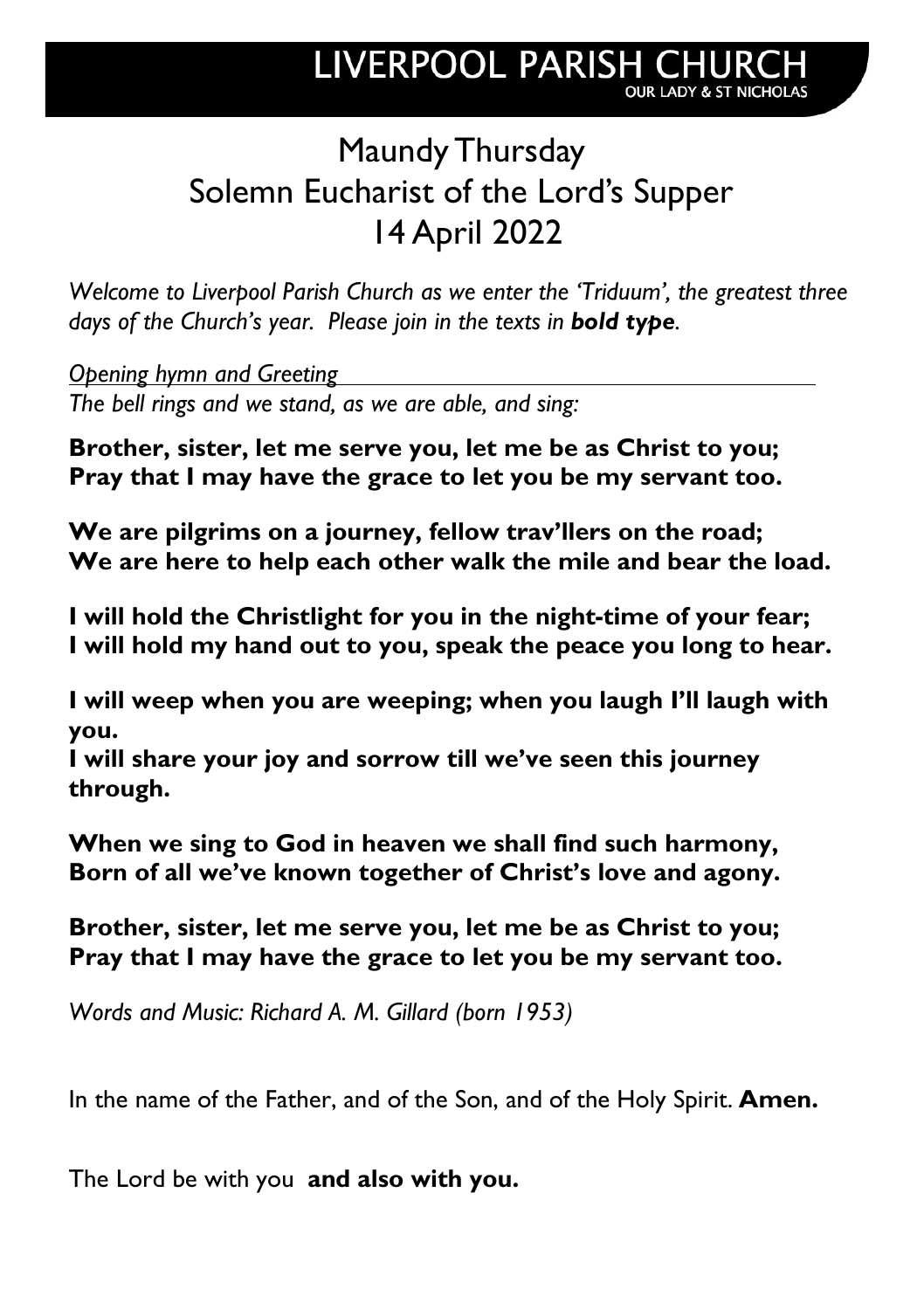#### *Confession*

Our Lord Jesus Christ says: 'If you love me, keep my commandments.' 'Unless I wash you, you have no part in me.' Let us confess to almighty God our sins against his love, and ask him to cleanse us.

Have mercy on us, O God, in your great goodness; according to the abundance of your compassion blot out our offences. Kyrie, kyrie, eleison **Kyrie, kyrie, eleison**

Against you only have we sinned and done what is evil in your sight. Christe, Christe, eleison **Christe, Christe, eleison**

Purge us from our sin and we shall be clean; wash us and we shall be whiter than snow. Kyrie, kyrie, eleison **Kyrie, kyrie, eleison**

*We receive an absolution, assuring us of God's forgiveness*

*The bell is briefly rung to mark the beginning of the Great Three Days. After this all bells will be silent until the Easter Vigil. We sing the Gloria, the congregation singing the refrain (below) while the cantor sings the 5 verses of the Gloria:*



#### *The Collect*

God our Father, you have invited us to share in the supper which your Son gave to his Church to proclaim his death until he comes: may he nourish us by his presence, and unite us in his love; who is alive and reigns with you, in the unity of the Holy Spirit, one God, now and for ever. **Amen.**

*Readings (we sit)* First Reading (Exodus 12.1-4, 11-14)

This is the word of the Lord. **Thanks be to God.**

Second reading (1 Corinthians 11.23-26)

This is the word of the Lord. **Thanks be to God.**

#### *(We stand)*

Praise to you, O Christ, King of eternal glory. (**repeated by all**)

2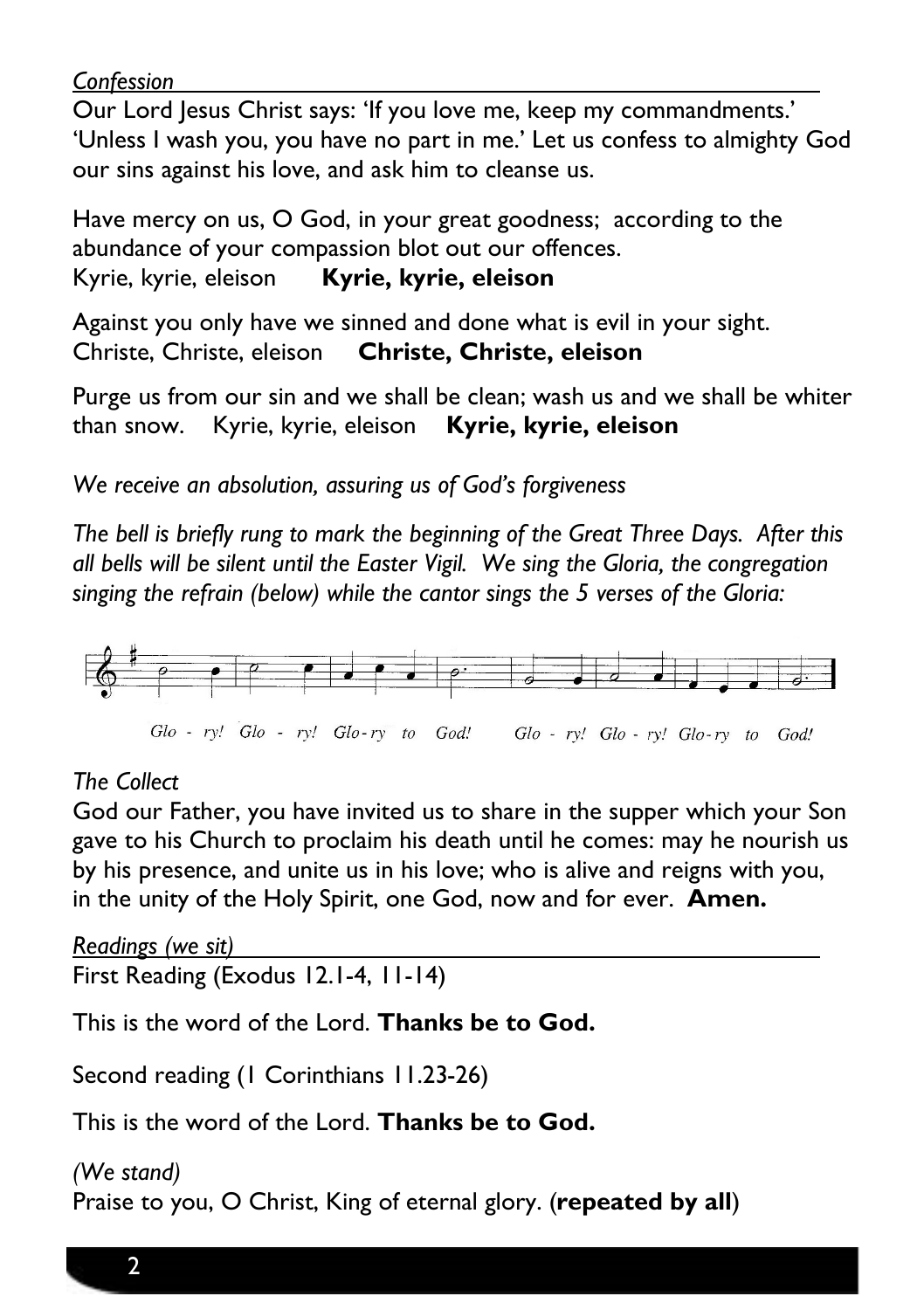'I give you a new commandment,' says the Lord: 'love one another as I have loved you' **Praise to you, O Christ, King of eternal glory.**

*Gospel Reading* (John 13.1-17,31b-35) Hear the Gospel of our Lord Jesus Christ according to John **Glory to you, O Lord**

This is the Gospel of the Lord**. Praise to you, O Christ.**

Sermon – Revd Tabitha Rao

*The Washing of Feet During the washing we sing:*

*A new commandment I give unto you: That you love one another as I have loved you, That you love one another as I have loved you.*

**By this shall all know that you are my disciples If you have love one for another. By this shall all know that you are my disciples If you have love one for another.** *(refrain)*

**You are my friends if you do what I command you. Without my help you can do nothing. You are my friends if you do what I command you. Without my help you can do nothing.** *(refrain)*

**I am the true vine, my Father is the gard'ner. Abide in me: I will be with you. I am the true vine, my Father is the gard'ner. Abide in me: I will be with you.** *(refrain)*

*Words: Unknown based on John 13.34- 34, John 15 and 1 Corinthians 13 Music: Unknown harm. Andrew Moore (born 1954)*

**True love is patient, not arrogant or boastful; Love bears all things, love is eternal.**

**True love is patient, not arrogant or boastful; Love bears all things, love is eternal.** *(refrain)*

*Followed by:*

**Ubi caritas et amor. Ubi caritas Deus ibi est.**

*(Where charity and love are, God is there.)*

*Taizé Community*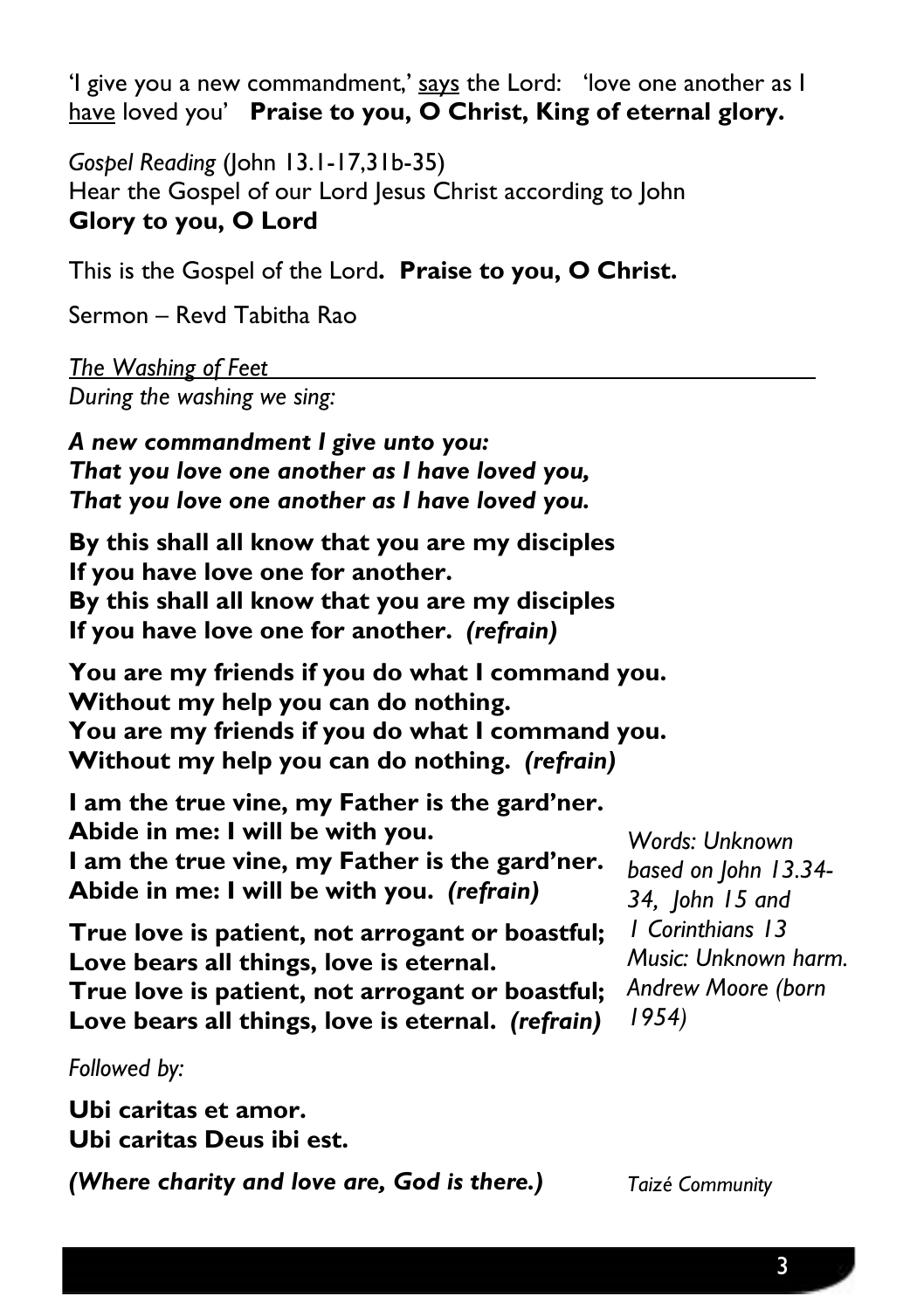# *At the conclusion of the foot-washing, we pray:*

Lord Jesus Christ, you have taught us that what we do for the least of our brothers and sisters we do also for you: give us the will to be the servant of others as you were the servant of all, and gave up your life and died for us, but are alive and reign, now and for ever.**Amen.**

*The Intercessions (please kneel or sit)*

Father, on this, the night he was betrayed, your Son Jesus Christ washed his disciples' feet. We commit ourselves to follow his example of love and service. Lord, hear us, **and humble us.**

On this night, he prayed for his disciples to be one. We pray for the unity of your Church. Lord, hear us, **and unite us.**

On this night, he prayed for those who were to believe through his disciples' message. We pray for the mission of your Church. Lord, hear us, **and renew our zeal.**

On this night, he commanded his disciples to love, but suffered rejection himself. We pray for the rejected and unloved.

Lord, hear us, **and fill us with your love.**

On this night, he reminded his disciples that if the world hated them it hated him first. We pray for those who are persecuted for their faith. Lord, hear us, **and give us your peace.**

On this night, he accepted the cup of death and looked forward to the new wine of the kingdom. We remember those who have died in the peace of Christ. Lord, hear us **and welcome all your children into paradise.**

*The Peace (We stand)*

*The Peace is introduced, followed by:* 

The peace of the Lord be always with you. **And also with you.** Let us offer one another a sign of peace.

# *Offertory Hymn*

**O thou, who at thy Eucharist didst pray That all thy Church might be for ever one, Grant us at every Eucharist to say With longing heart and soul, 'Thy will be done.' Oh, may we all one Bread, one Body be, One through this Sacrament of unity.**

4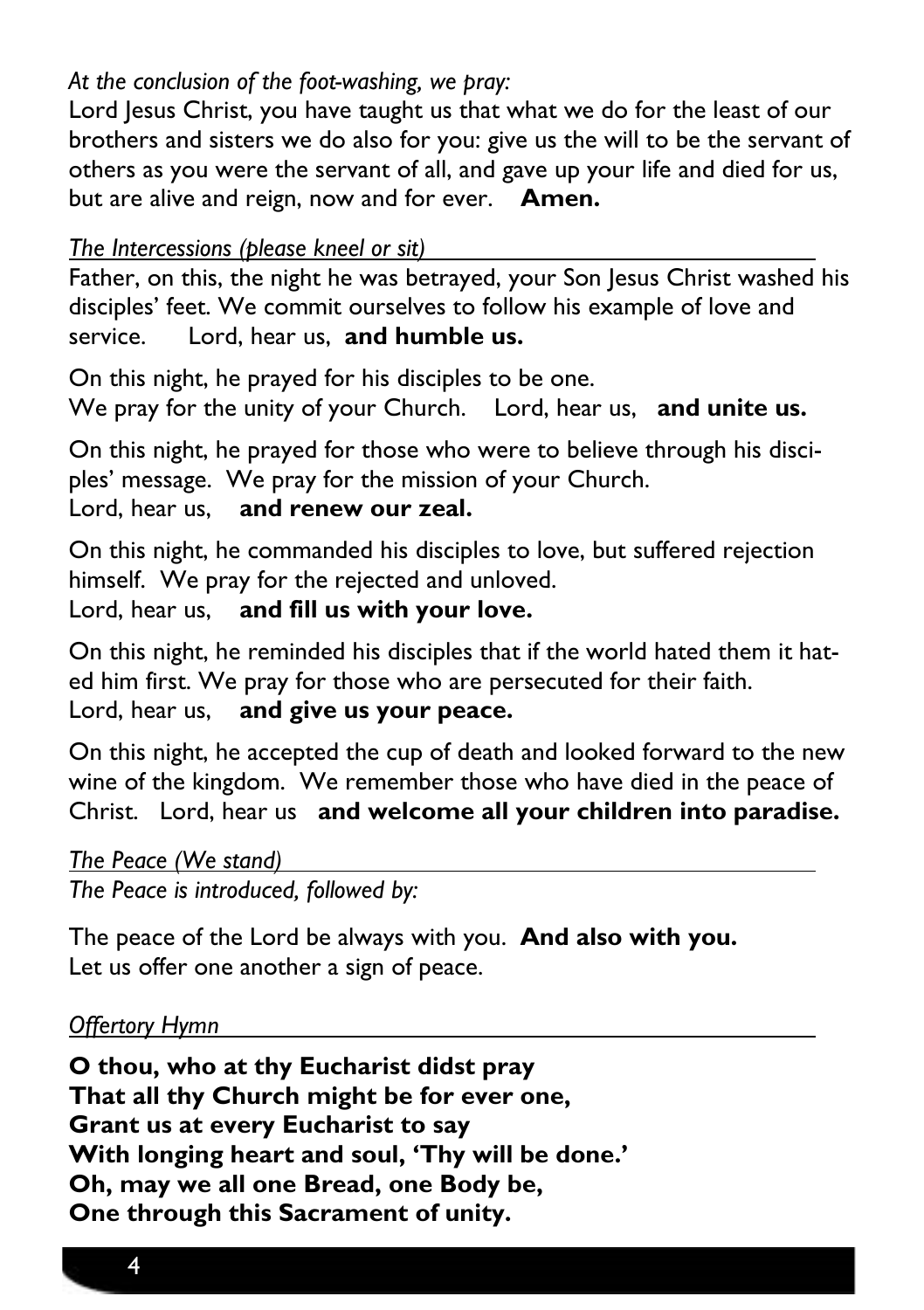**For all thy Church, O Lord, we intercede; Make thou our sad divisions soon to cease; Draw us the nearer each to each, we plead, By drawing all to thee, O Prince of Peace: Thus may we all one Bread, one Body be, One through this Sacrament of unity.**

**We pray thee too for wanderers from thy fold; O bring them back, good Shepherd of the sheep, Back to the faith which saints believed of old, Back to the Church which still that faith doth keep: Soon may we all one Bread, one Body be, One through this Sacrament of unity.**

**So, Lord, at length when sacraments shall cease, May we be one with all thy Church above, One with thy saints in one unbroken peace, One with thy saints in one unbounded love: More blessèd still, in peace and love to be One with the Trinity in Unity.**

*Words: William Henry Turton (1856-1938) Music: 'Song 1' Orlando gibbons (1583-1625)*

*The Eucharistic Prayer*

*A prayer is said over the gifts on the altar, to which we respond* **Amen.**

The Lord be with you **and also with you.**

Lift up your hearts. **We lift them to the Lord.**

Let us give thanks to the Lord our God. **It is right to give thanks and praise.**

*The seasonal part of the prayer follows and at the end the Cantors sing:*

Holy, holy, holy Lord, God of power and might. Heaven and earth are full of your glory. Hosanna in the highest.

Blessed is he who comes in the name of the Lord. Hosanna in the highest. [The Servant Mass---Derek Sadler (1939-2013)]

*We pray for the Holy Spirit to transform us and the gifts, and then the words of Jesus at the Last Supper are recalled:*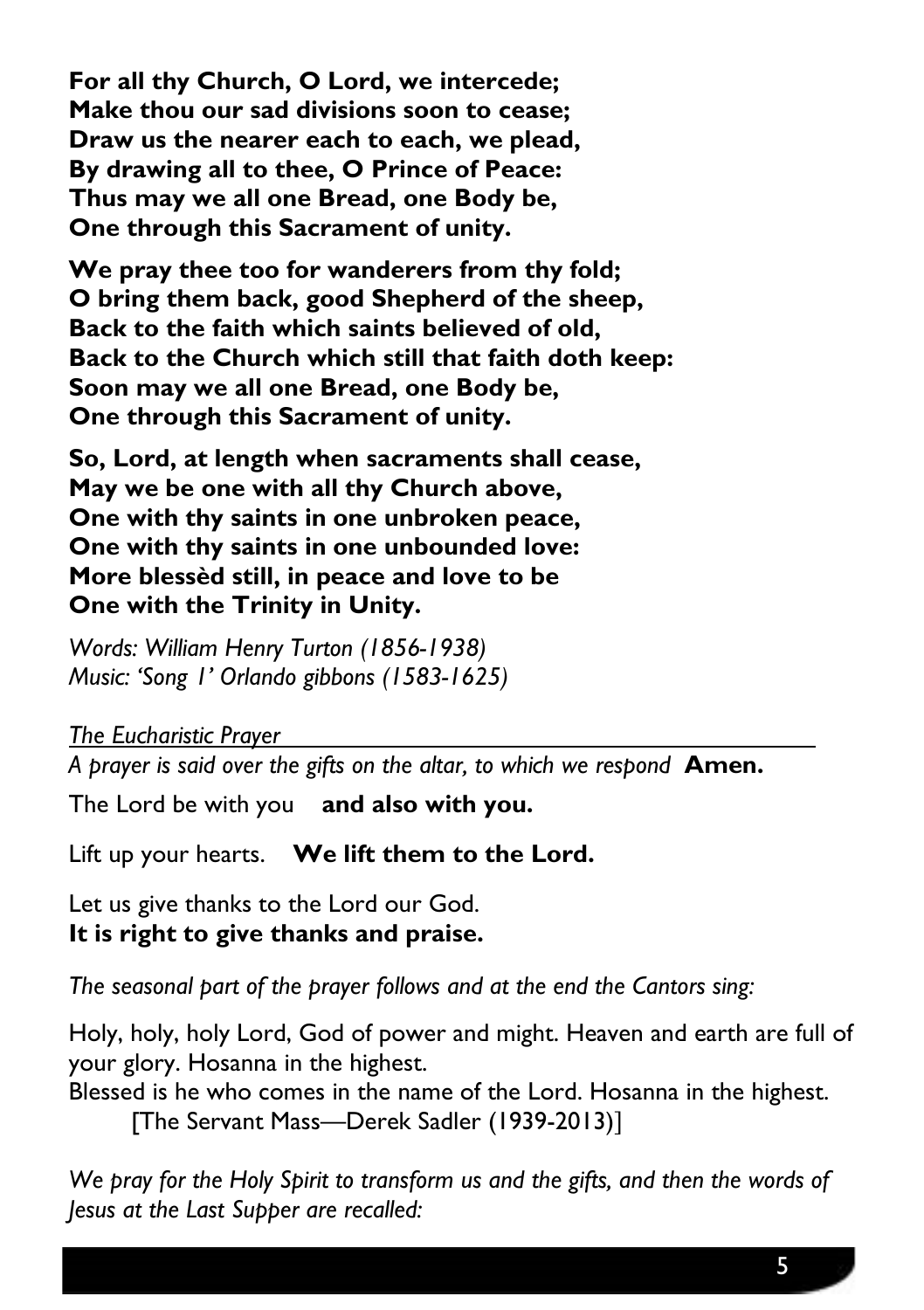*The following acclamation is then used:*

Christ is the bread of life:

# **When we eat this bread and drink this cup, we proclaim your death Lord Jesus, until you come in glory.**

*The prayer continues with oblation and intercession, ending:* all honour and glory be yours, almighty Father, for ever and ever. **Amen.**

Standing at the foot of the cross, let us pray with confidence as our Saviour has taught us

**Our Father, who art in heaven, hallowed be thy name; thy kingdom come; thy will be done; on earth as it is in heaven. Give us this day our daily bread. And forgive us our trespasses, as we forgive those who trespass against us. And lead us not into temptation; but deliver us from evil. For thine is the kingdom, the power and the glory, for ever and ever. Amen.**

Every time we eat this bread and drink this cup, **we proclaim the Lord's death until he comes.**

The Cantors sing:

Lamb of God, you take away the sins of the world, have mercy on us. Lamb of God, you take away the sins of the world, have mercy on us. Lamb of God, you take away the sins of the world, grant us peace.

Behold the Lamb of God, behold him who takes away the sin of the world. Blessed are those who are called to his supper.

# **Lord, I am not worthy to receive you, but only say the word, and I shall be healed.**

*It is our custom not to direct people to the front, so we warmly invite everyone to come forward when you are ready. If you normally receive Communion in your own church then you are welcome to do so here, or you may prefer the priest to pray for God's blessing on you. Gluten-free hosts are available.*

*Tonight we receive Communion standing, forming a single file in front of the altar.*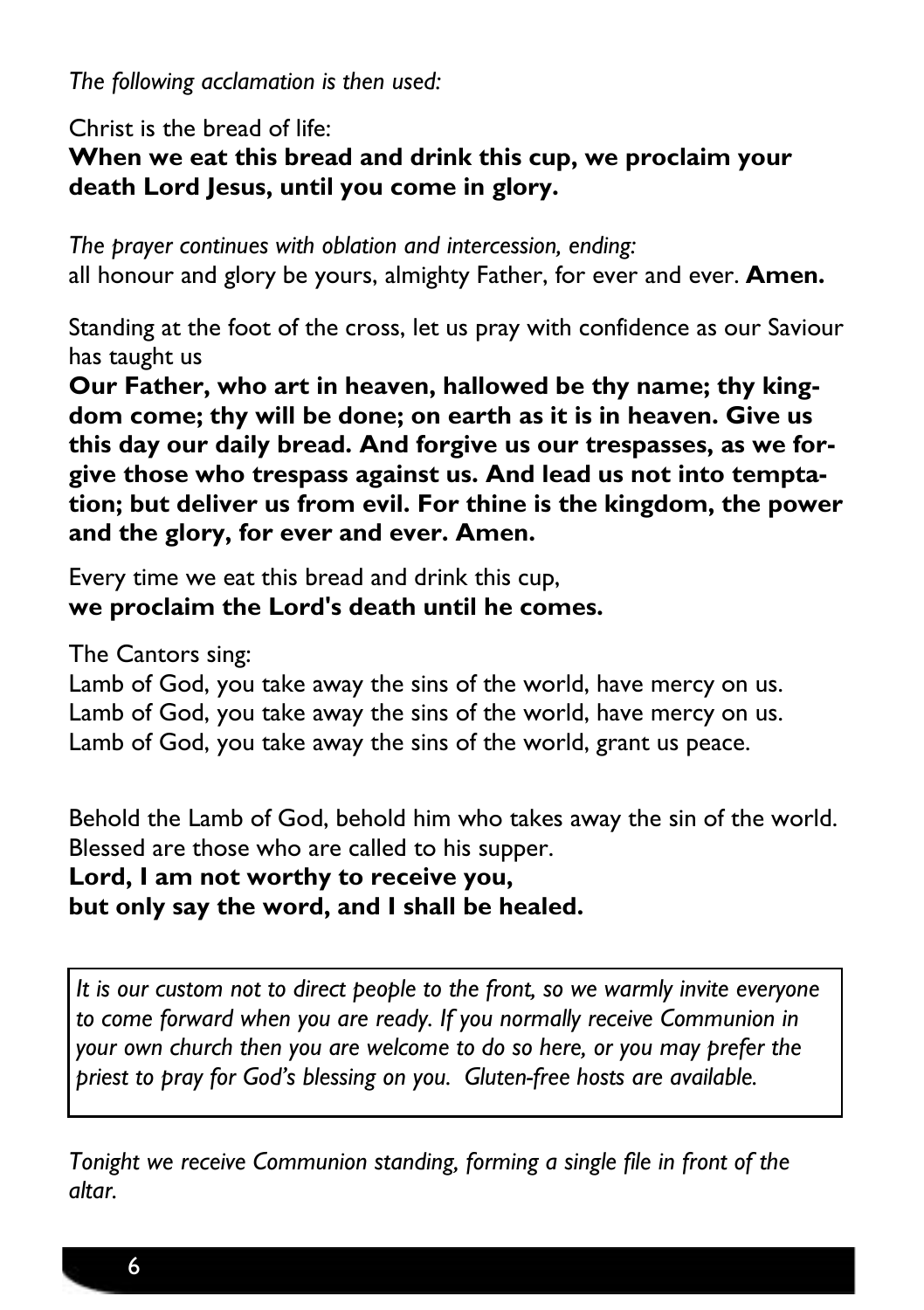*During Communion:*

*Panis angelicus fit panis hominum, dat panis cœlicus Figuris terminum: O res mirabilis! manducat Dominum pauper, pauper servus et humilis.*

May the Bread of Angels become bread for mankind; The Bread of Heaven puts all foreshadowings to an end; Oh, thing miraculous! The body of the Lord will nourish the poor, and the humble.

*Words: St Thomas Aquinas (1225-74) Music: César Franck (1822-90)*

*Post-Communion Prayers (We stand at 'Let us pray')*

*After the post-communion prayer the Blessed Sacrament is taken in procession to the Altar of Repose by the clergy and servers. Please remain in the main body of the church at this time.* 

*During the procession we sing:*

**Of the glorious body telling, O my tongue, its mysteries sing, And the blood, all price excelling, Which the world's eternal King, In a spotless womb once dwelling, Shed for this world's ransoming.**

**Given for us, for us descending, of a virgin to proceed, Man with man in converse blending, scattered he the gospel seed, Till his sojourn drew to ending, which he closed in wondrous deed.**

**At the last great supper lying circled by his chosen band, Duly with the law complying, first he finished its command, Then, immortal food supplying, gave himself by his own hand.**

**Word-made-flesh, by word he maketh bread his very flesh to be; Man in wine Christ's blood partaketh: and if senses fail to see, Faith alone the true heart waketh to behold the mystery.**

**Therefore we, before him bending, this great sacrament revere: Types and shadows have their ending, for the newer rite is here; Faith, our outward sense befriending, makes the inward vision clear.**